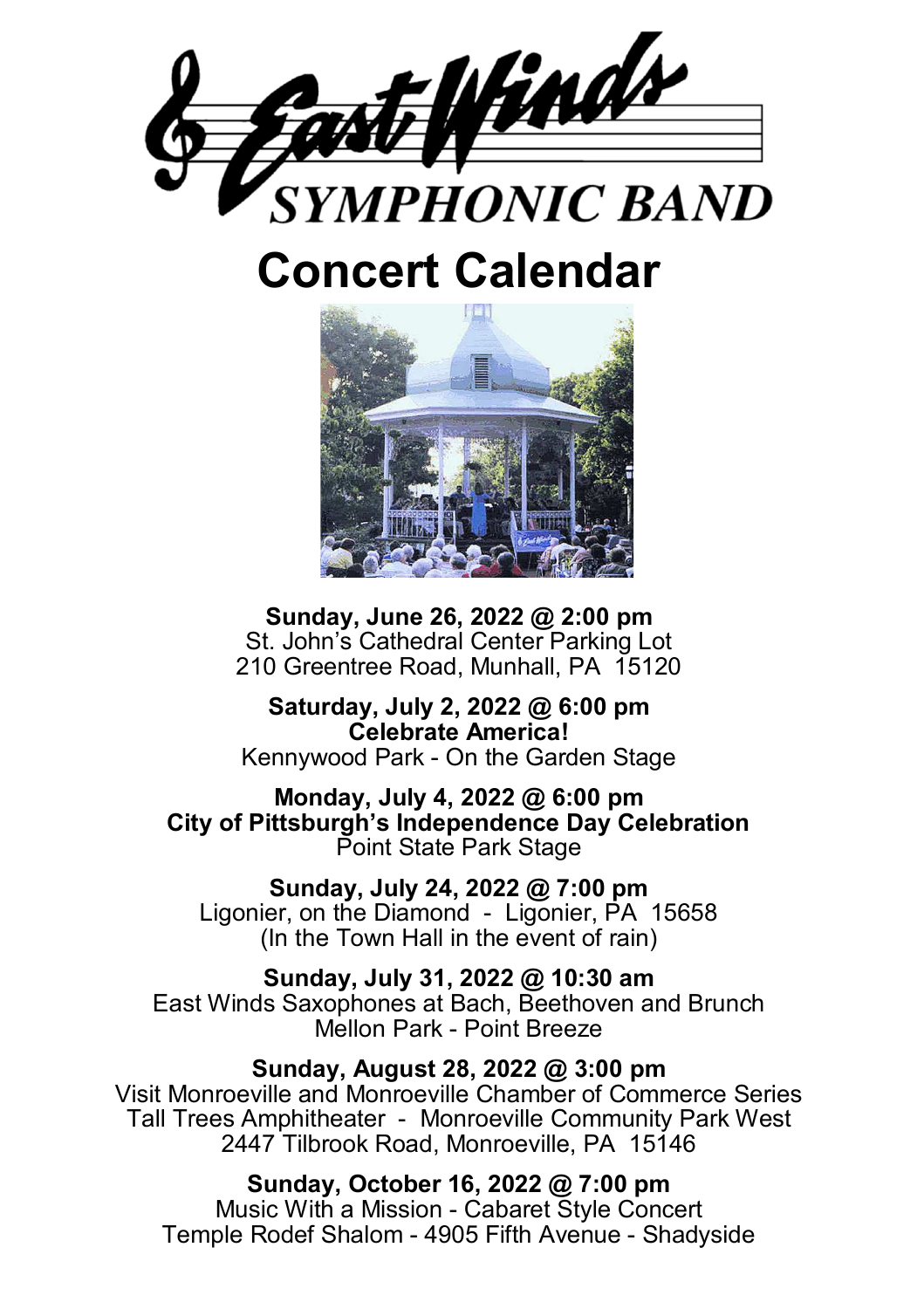The East Winds Symphonic Band was formed in the fall of 1981 by three members of another concert band in the area. The band, which initially consisted of only 15 musicians, performed their first concert on February 1,1982. The group doubled its size by the spring of 1982, and today has approximately 70 members, primarily from the eastern communities of Pittsburgh.

The band performs a wide array of music including marches, music from stage and film, symphonic works, and other music written for concert band. EWSB has presented concerts at various venues including on The Diamond in Ligonier, Monroeville, Kennywood Park; Twin Lakes Park; Bach, Beethoven and Brunch; Temple Rodef Shalom and the Three Rivers Community Band Festival, which it founded in 2004. The band was selected to perform in the summers of 2012 and 2016 at the Chautauqua Institution in Chautauqua, New York. EWSB performed at the National Convention of the Association of Concert Bands (ACB) in Corning, New York in 2008 and again in Muskegon, Michigan in 2011. The band hosted and performed at the National Convention of the ACB in Pittsburgh in the spring of 2016. The band began the summer of 2019 with a concert tour to Ireland, June 15 through June 22.

The East Winds Symphonic Band is proud to be the 2008 recipient of the John Philip Sousa Foundation's Sudler Silver Scroll, North America's most prestigious award for community concert band excellence.



Susan Sands has been the conductor of the East Winds Symphonic Band since 1990. She received her B.M. degree in Music Educa-



tion, specializing in Oboe, from Susquehanna University in Selinsgrove PA. Susan received her M.Ed. in Music from The Pennsylvania State University. Susan has performed with the Harrisburg Symphony and the Williamsport Symphony Orchestra with both the Oboe and English Horn. She is a member of Sigma Alpha Iota in Pittsburgh and is the Past President of the ACB. Susan resides in Sewickley with her husband Tom, who is also a member of the band.

The East Winds Symphonic Band is a 501(c)(3) organization and a member of the Association of Concert Bands. For more information about the band, see our website at www.ewsb.org .

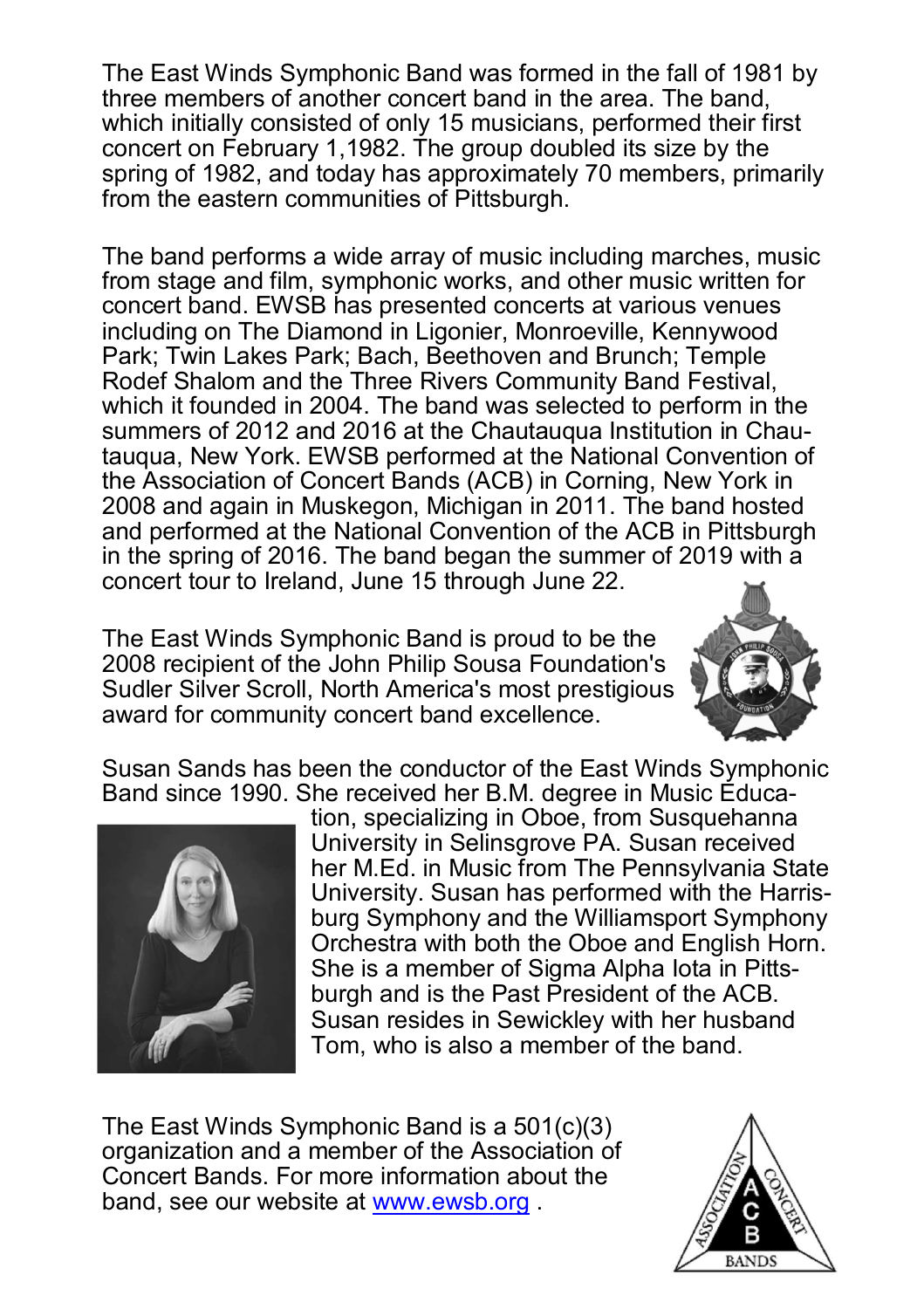### **Selections from the following will be presented for your enjoyment:**

| An American Fanfare            | Four Scottish Dances: Myt. 1       |
|--------------------------------|------------------------------------|
| J Band of Brothers             | $\downarrow$ The March from "1941" |
| Beach Boys Greatest Hits       | <b>J</b> The National Game March   |
| J Bill Bailey                  | Rocky on Broadway                  |
| Chicago: Pop & Rock Legends    | Seventy-Six Trombones              |
| Colonel Bogey                  | St. Louis Blues                    |
| The Cowboys                    | The Star Spangled Banner           |
| Dave Brubeck: Portrait in Time | The Stars and Stripes Forever      |
| It Had Better Be Tonight       | J Suite of Old American Dances:    |
| John Williams: Symphonic       | "Western One-Step"                 |
| Soundtracks                    | J Ukrainian National Anthem        |
| Let Freedom Ring               | J Under the Double Eagle March     |

Band membership is open to anyone who has instrumental experience, provided the band has an opening for your instrument. If you are interested in joining us, email conductor@ewsb.org or call 412- 741-1673.

Details on our rehearsals can be found by talking to one of our members or by visiting our website at www.ewsb.org.

If you are interested in having the Band perform or in becoming a sponsor, please call Mike Moyta at 412-243-4553 or email him at concerts@ewsb.org.